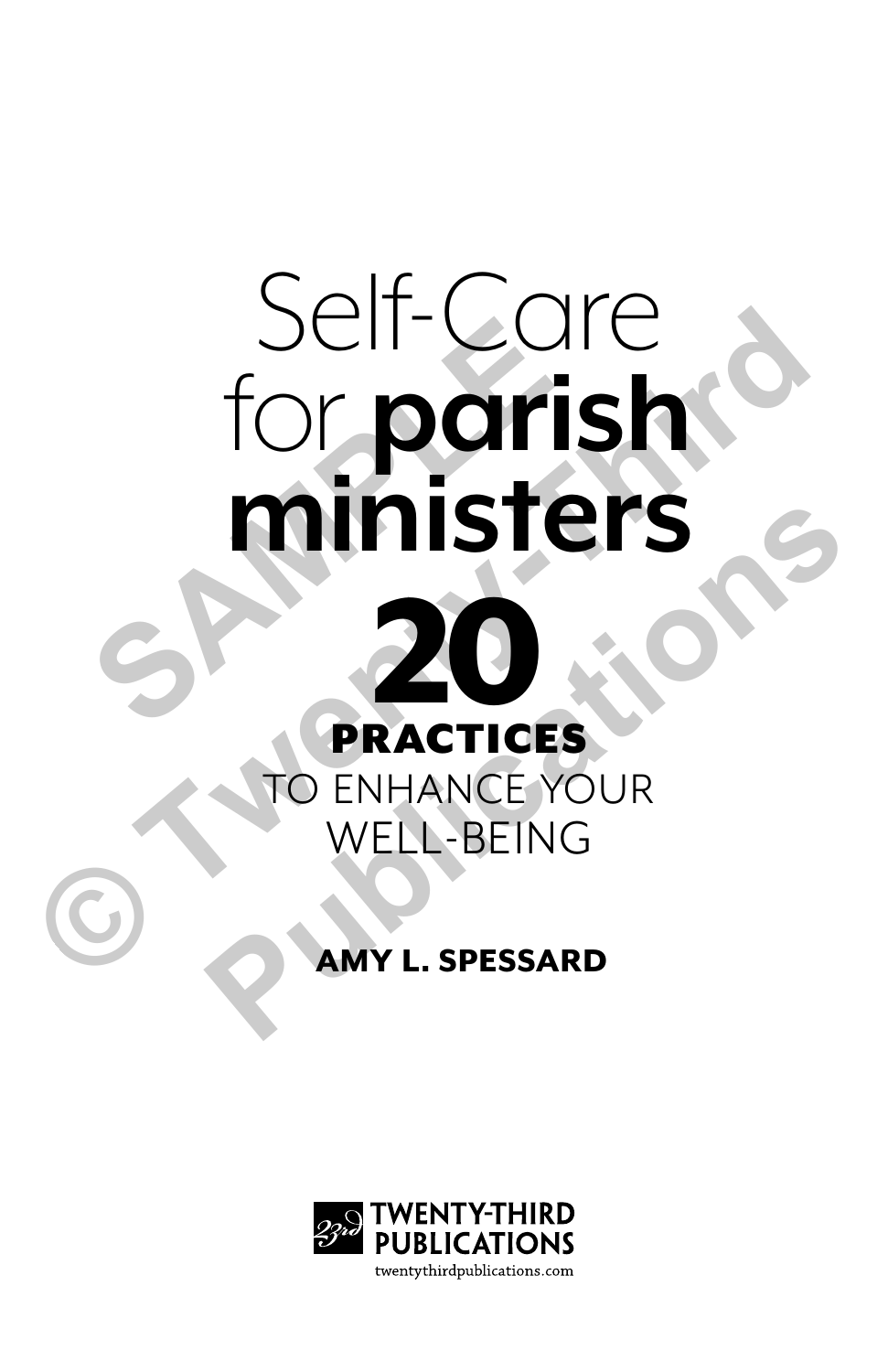# **Contents**

|  | Develop an Outside Passion5                   |
|--|-----------------------------------------------|
|  |                                               |
|  |                                               |
|  | Strengthen Your Prayer Life8                  |
|  |                                               |
|  | Treasure the Graced Moments10                 |
|  | Plan-and Take-Your Vacation Time 11           |
|  |                                               |
|  |                                               |
|  |                                               |
|  | Keep Work Email Off Your Personal Phone 15    |
|  | Try to Set Aside Distractions During Mass  16 |
|  | Keep Balance in Your To-Do Lists17            |
|  | Find Your Cheerleader 18                      |
|  | Declutter Your Workspace19                    |
|  |                                               |
|  | Get More Comfortable Saying "No"21            |
|  |                                               |
|  | Make Time for Workshops23                     |
|  | Eat Well for Your Well-being 24               |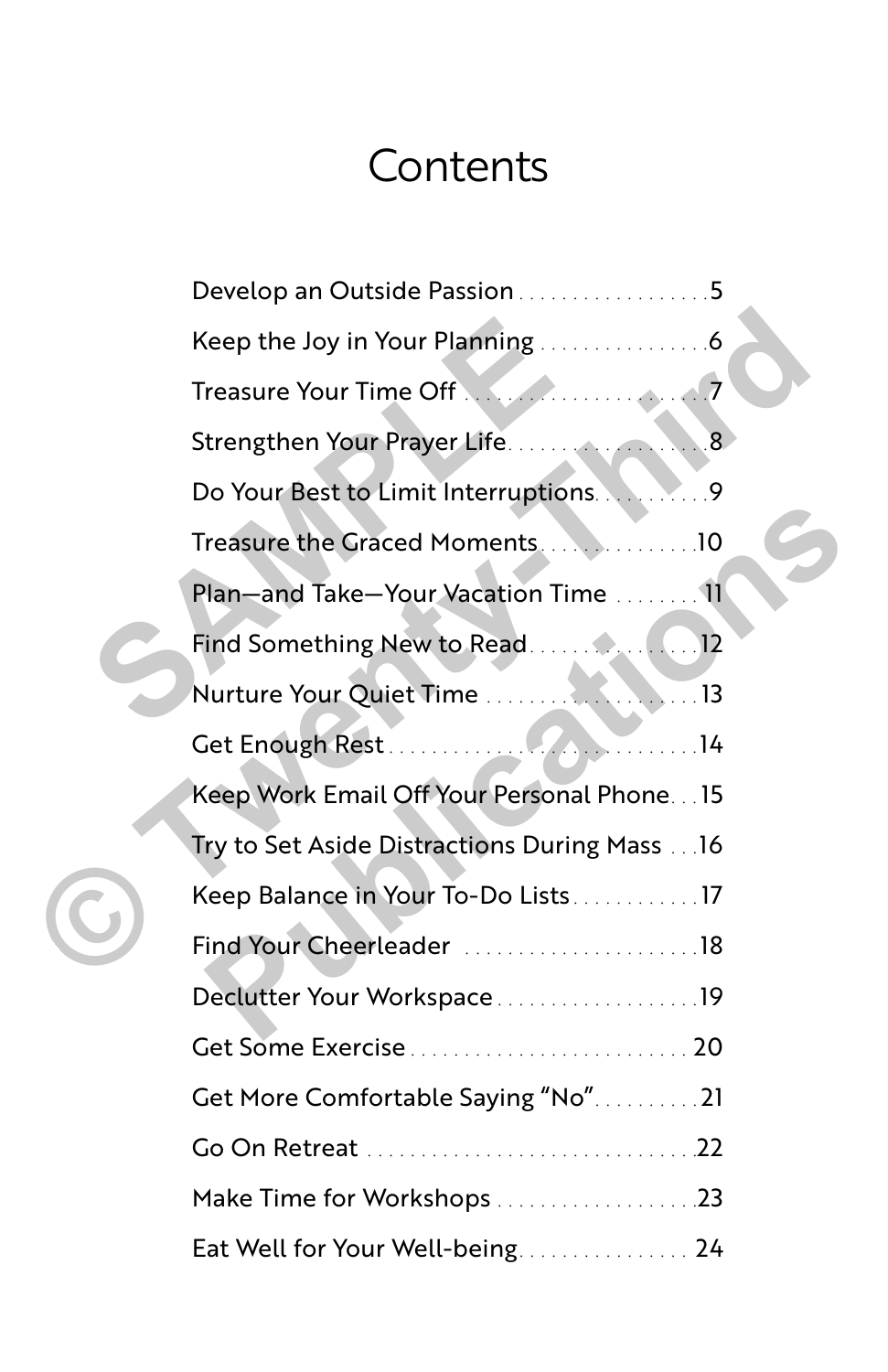# **A joyful heart is the health of the body, but a depressed spirit dries up the bones. Sure dries up the bor<br>
PROVERBS 17:22<br>
PROVERBS 17:22<br>
A he recent emphasis on "preventative mactive approach to patient care—affire**

PROVERBS 17:22

he recent emphasis on "preventative medicine"—a pro-<br>active approach to patient care—affirms the need for<br>adopting healthy habits in order to prevent disease and<br>infirmity. This holistic sense applies not only to the body<br> he recent emphasis on "preventative medicine"—a proactive approach to patient care—affirms the need for adopting healthy habits in order to prevent disease and infirmity. This holistic sense applies not only to the body but also to the mind, heart, and soul. Taking care of our practice of well-being. **CHANGE SUP THE BONES.**<br>
PROVERBS 17:22<br>
PROVERBS 17:22<br>
PROVERBS 17:22<br>
PROVERBS 17:22<br>
PROVERBS 17:22<br>
PROVERBS 17:22<br>
PROVERBS 17:22<br>
This holistic are meaning the need for<br>
adopting healthly habits in order to prevent **Publication Publication Publication Publication Publication Publication Publication Publication Publication Publication Publication Publication Publication Publication Publication Publication** 

Well-being is essential for those working in parish ministry. Even so, the demands on one's time and energy can easily pull us away from safeguarding our health. It is difficult to carry the Good News to others with dried bones and an ill-tempered spirit. Healthy practices not only lower the potential for exhaustion and burnout but also restore the joyful heart that makes for authentic discipleship.

This booklet offers ideas tailored for those who work in parish ministry. Each topic includes a short reflection, prayer, and a soulfeeder—a concrete suggestion for putting the idea into practice. Let each one bring you a deeper sense of well-being so that you can minister with the best of what you have to share with others.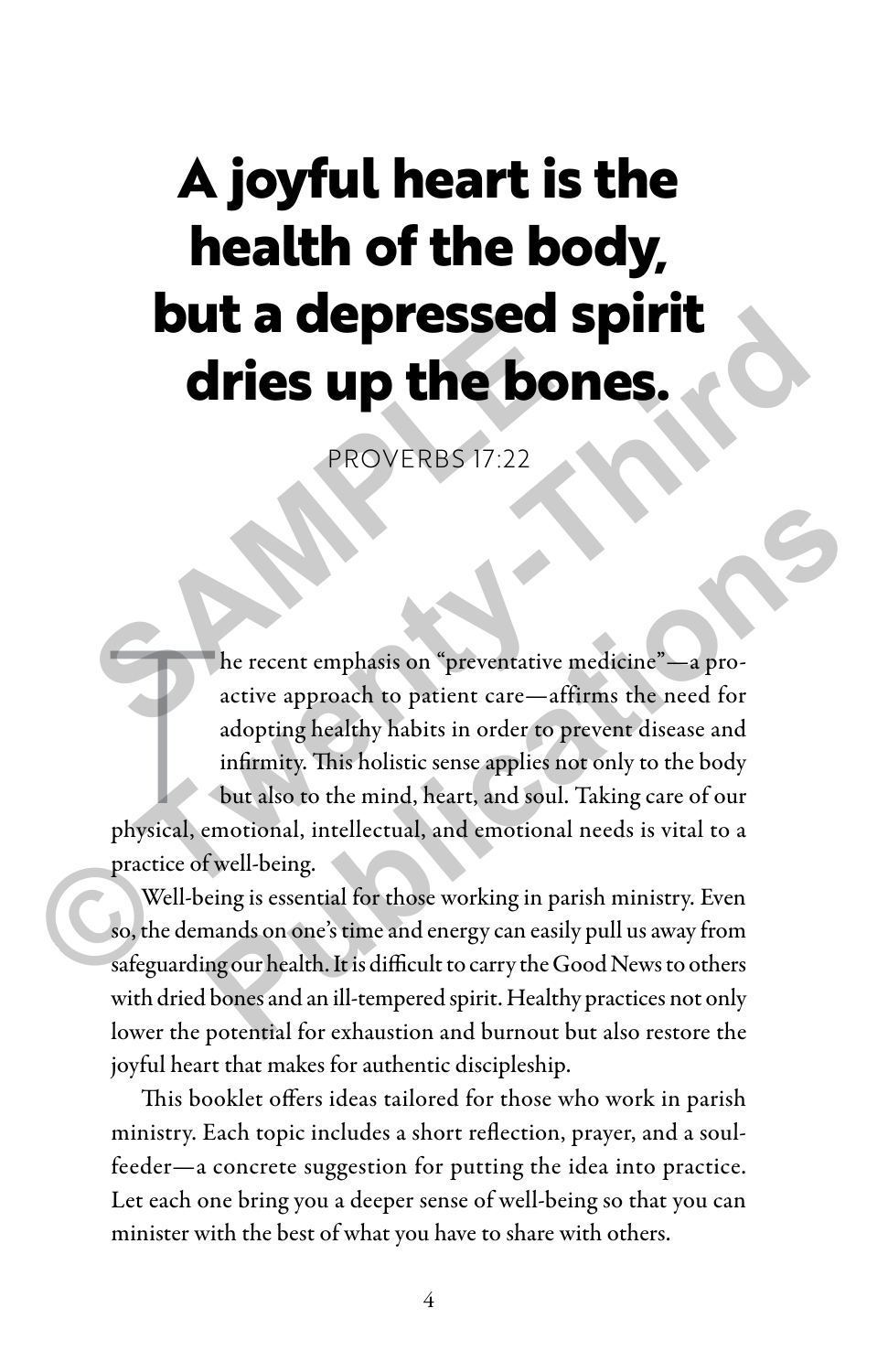## Develop an Outside Passion

As a parent, I loved taking pictures of my kids on the sports field. What evolved over the years is a passion to photograph their teams. The goal is to enjoy the game *and* capture it all on film. It's a process that doesn't end at the buzzer. The pictures need to be reviewed, cropped, and edited before they can be posted online for all of the families to see. There is a sense of accomplishment when those pictures are finally uploaded. I am by no means a professional, but I love to be on the sidelines with my camera. I look forward to the games and often schedule evening parish meetings around the game schedule. evolved over the years is a passion to photograph<br>is to enjoy the game *and* capture it all on film. It's<br>end at the buzzer. The pictures need to be reviewe<br>before they can be posted online for all of the famili<br>of accompl evolved over the years is a passion to photograph their teams. The goal<br>is to enjoy the game *and* capture it all on film. It's a process that doesn't<br>end at the buzzer. The pictures need to be reviewed, cropped, and edite

What is it that *you* enjoying doing? How do you like to spend your spare time? Finding something we enjoy doing that isn't related to parish work is essential to our well-being. When there is something we look forward to, we are less inclined to stay late when it's not really necessary. When there is something we are passionate about, we look forward to it and maybe even work more efficiently so that we can get to it. Does your passion already exist? When was the last time you really spent time engaging in it? **Publication** of the scheme state of the scheme state of the games and often schedule evening parish meetings around schedule.<br> **Public is it that you** enjoying doing? How do you like to spend your spare ding something we

#### SOUL-FEEDER

This month, spend some time really investing in yourself and find something that you want to learn or to spend more time doing. Make sure you add the time needed to your calendar.

#### PRAYER

*Mother Mary, help me to see all of the possibilities that surround me this month as I look to find new ways to spend time in self-care. Amen.*